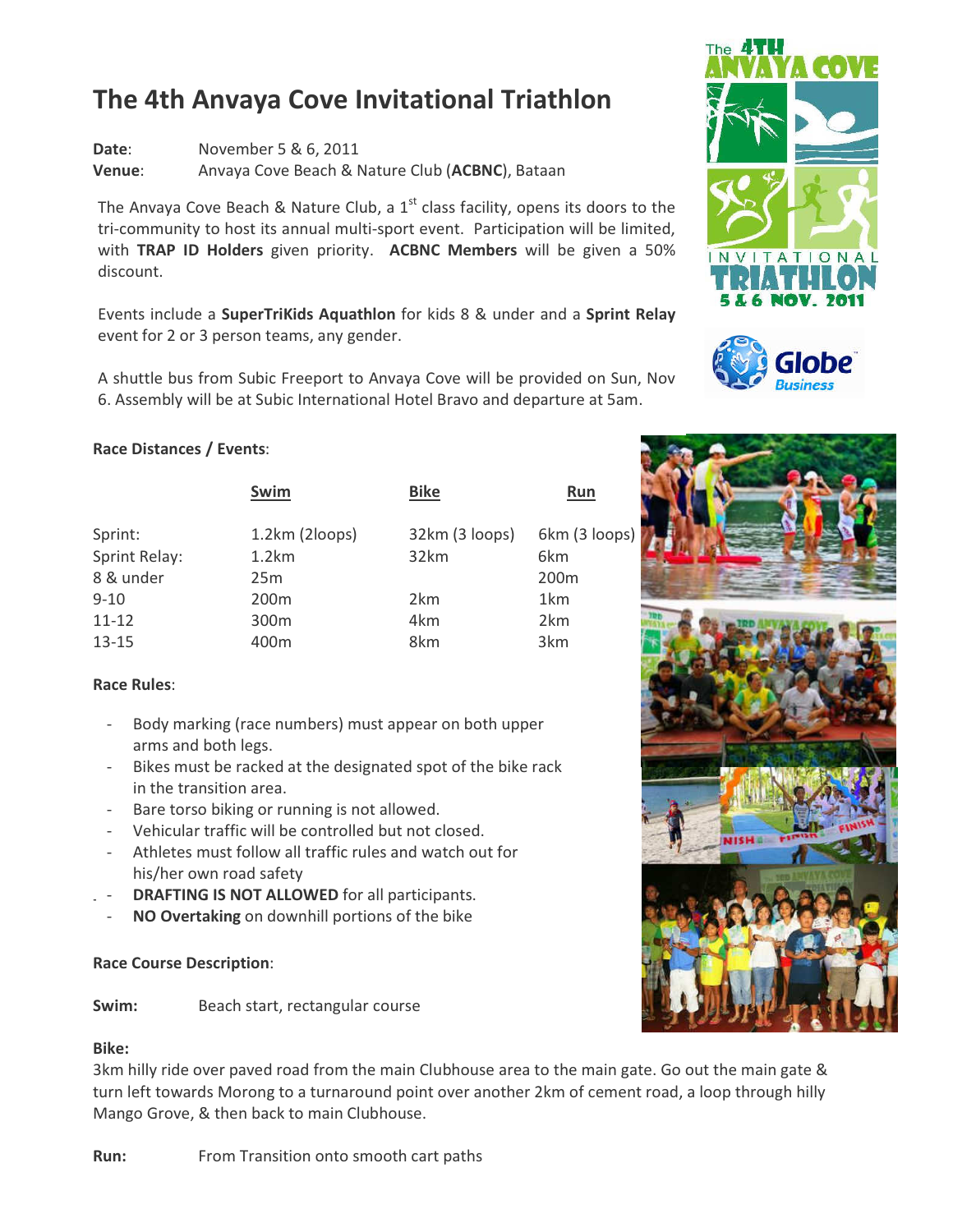#### Race Categories:

Sprint Top 3 Over-All, Male & Female Top 3 Relay Teams

Top 3 of each Age group:

 Male: 16~24, 25~29, 30~34, 35~39, 40~44, 45~49, 50~54, 55~59, 60 & above Female: 16~24, 25~34, 35~44, 45 & above

## **SuperTriKids**

Top 3, Male & Female: 8 & under, 9~10, 11~12, 13~15

Awards and Prizes: All winners get medals. All finishers get t-shirts and post-race brunch

#### Race Schedule:

| Saturday, November 5:                      |  |  |  |  |
|--------------------------------------------|--|--|--|--|
| Pick up of Race Packets                    |  |  |  |  |
| Check-in for STK                           |  |  |  |  |
| <b>Briefing for STK</b>                    |  |  |  |  |
| Start of STK Races (youngest to eldest)    |  |  |  |  |
| Race Briefing for Sprint / Awarding of STK |  |  |  |  |
| Pasta Dinner                               |  |  |  |  |
|                                            |  |  |  |  |

#### Sunday, November 6:

| 5:30 am | Check-in for Sprint       |
|---------|---------------------------|
| 6:30    | Start of Race             |
| 8:00    | <b>Brunch</b>             |
| 10:00   | Award Ceremonies & Brunch |
|         |                           |

#### Anvaya Cove Beach & Nature Club Rooms Rates:

|  | ❖ Garden Room- |  | P 6,000. |
|--|----------------|--|----------|
|--|----------------|--|----------|

- ❖ Garden Terrace- P 7,000.
- ❖ Lagoon Terrace- P 8,000.
- Anvaya Suite- P10,000.
- Participants must register at the Welcome Pavilion
- Rates apply to Single or Double Occupancy with breakfast for 2 persons.
- Children 12 years old & above are considered adults
- Rooms are adequate for a maximum of 4 persons
- Additional charge for extra person of P700 per night, breakfast & beddings included
- Check-in time: no later than 2pm & Check-out: no later than 12nn
- Room charges are inclusive of government tax & subject to 10% service charge

#### Day Guest Fees: P400 per person

- Charged to support team & family members of participants who are not staying at ACBNC
- Guest Fees include P250 consumables applicable to Food & Beverages

For more information contact: Tel #793-9000; Fax #793-9088; Mobile #+63917-8-ANVAYA e-mail: members@anvayacove.com